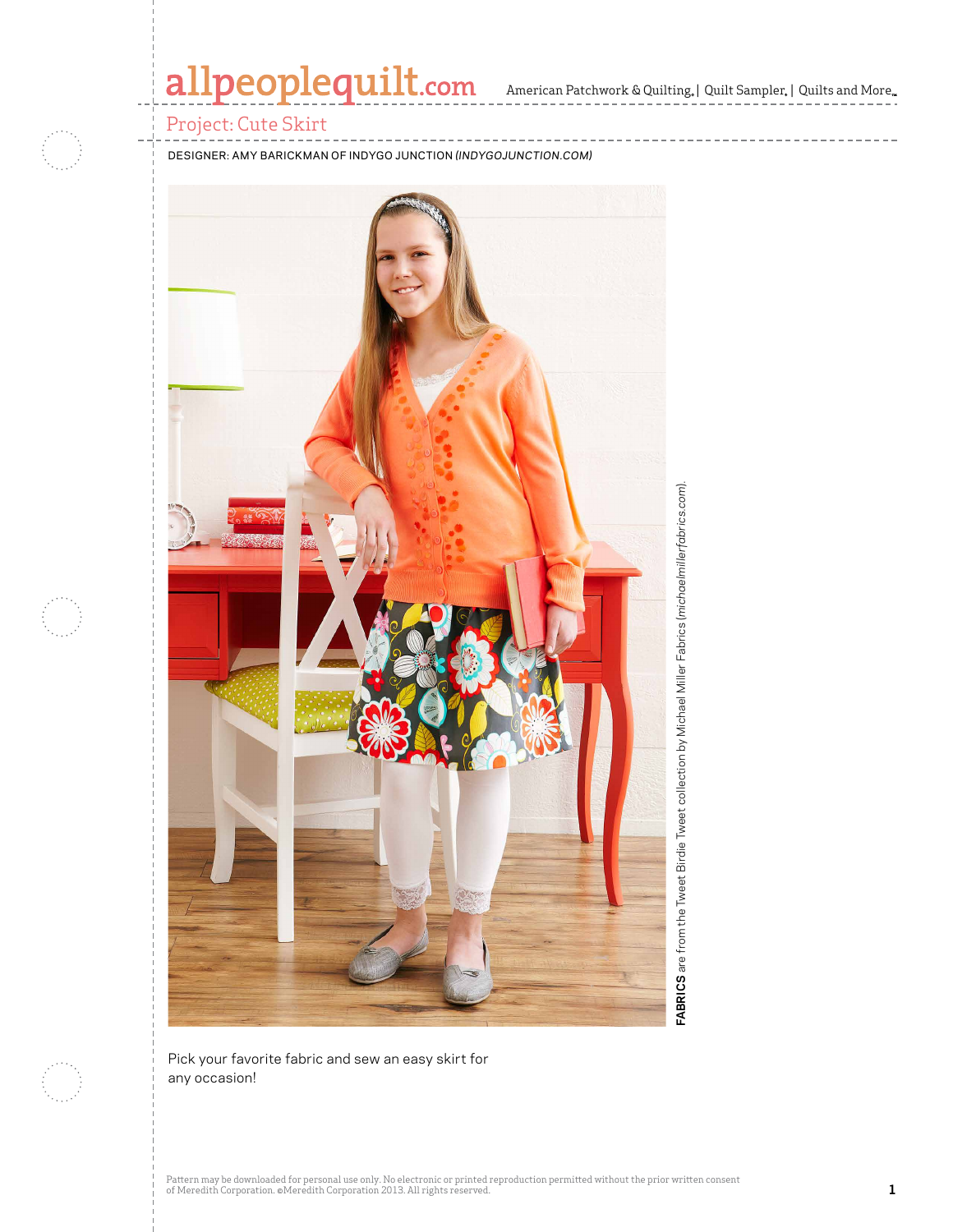### allpeoplequilt.com

American Patchwork & Quilting, | Quilt Sampler, | Quilts and More...

#### Project: Cute Skirt



#### **Materials**

- **•** Fabric for skirt: two times finished length of skirt plus 10"
- **•** 1½"-wide nonroll ribbed elastic: waist measurement plus 1"
- **•** Thread
- **•** Large safety pin

#### Step 1

Ask an adult to help you measure your body. You'll need to know your waist measurement and how long you want your skirt to be to know how much fabric to buy and what size to cut your skirt pieces.

 Cut fabric into two rectangles. Each should be two times your waist measurement (wide) by finished skirt length PLUS 5" (long). Machine-zigzag-stitch the short edges of each piece of fabric. This stitching keeps the seam edges looking neat and prevents the edges from raveling (photo 1).

TIP: Ask for help setting the sewing machine to a zigzag stitch. Zigzagstitch through a single layer of fabric right next to the cut edge.

#### Step 2

Place large fabric rectangles with printed sides together and pin one set of zigzag-stitched edges together. Sew through both layers from top to bottom,  $\frac{1}{2}$ " from zigzag-stitched edges. Backstitch at beginning and end of sewing line to secure stitching. Repeat to sew opposite edges and make a fabric tube (photo 2).

TIP: A seam guide "bumper" made with layers of blue painter's tape will help keep the fabric straight while you stitch.

#### Step 3

Place fabric tube printed side down on ironing surface. Press Step 2 seams open. Fold over one open end of tube  $\frac{1}{2}$ "; press. The iron is hot. Keep your hands away from the heat.

 Fold over the same edge an additional 2"; press and pin to prepare skirt top for elastic waistband casing (photo 3).

TIP: It helps if a pair of extra hands folds the fabric and holds it straight while you press.

#### Step 4

Edgestitch around tube 1/8" from top fold. Stitch a second time around tube 1/8" from bottom fold, leaving a 2" area unsewn to make waistband casing for elastic strip. Note: Our sewer has pulled the fabric away from the needle so you can see her contrasting stitching lines. The blue tape to the left of the throat plate is the guide used for stitching 17⁄8" from the top fold (photo 4).

TIP: Ask for help setting the sewing machine to a low speed. (Most machines have a speed control.) A low speed will give you more control over the machine and help you make straight and even rows of stitches.

#### Step 5

Cut 1<sup>1</sup>/<sub>2</sub>"-wide elastic into a strip the measurement of your waist PLUS 1". Secure large safety pin to one end of elastic strip. Thread safety pin through one side of 2" casing opening at tube top. Keeping elastic flat, push safety pin through casing until pinned end of elastic strip comes out at opposite side of opening (photo 5).

TIP: You'll be able to feel the large safety pin inside the folded fabric. It acts as a guide to push/pull the elastic through the casing.

#### Step 6

Pull both ends of elastic strip out and away from casing. Overlap ends of elastic 1". Sewing in a rectangle, stitch together overlapped ends. Work elastic back into casing and stitch opening closed (photo 6).

TIP: After threading elastic through casing, try on skirt and adjust waist elastic as needed before stitching elastic ends together and closing casing.

#### Step 7

Place skirt tube printed side down on ironing surface. Fold over bottom of tube 1⁄2"; press. Fold over the same edge an additional 1<sup>1</sup>/<sub>2</sub>"; press and pin as done in Step 3. Topstitch close to first fold to hem and complete skirt.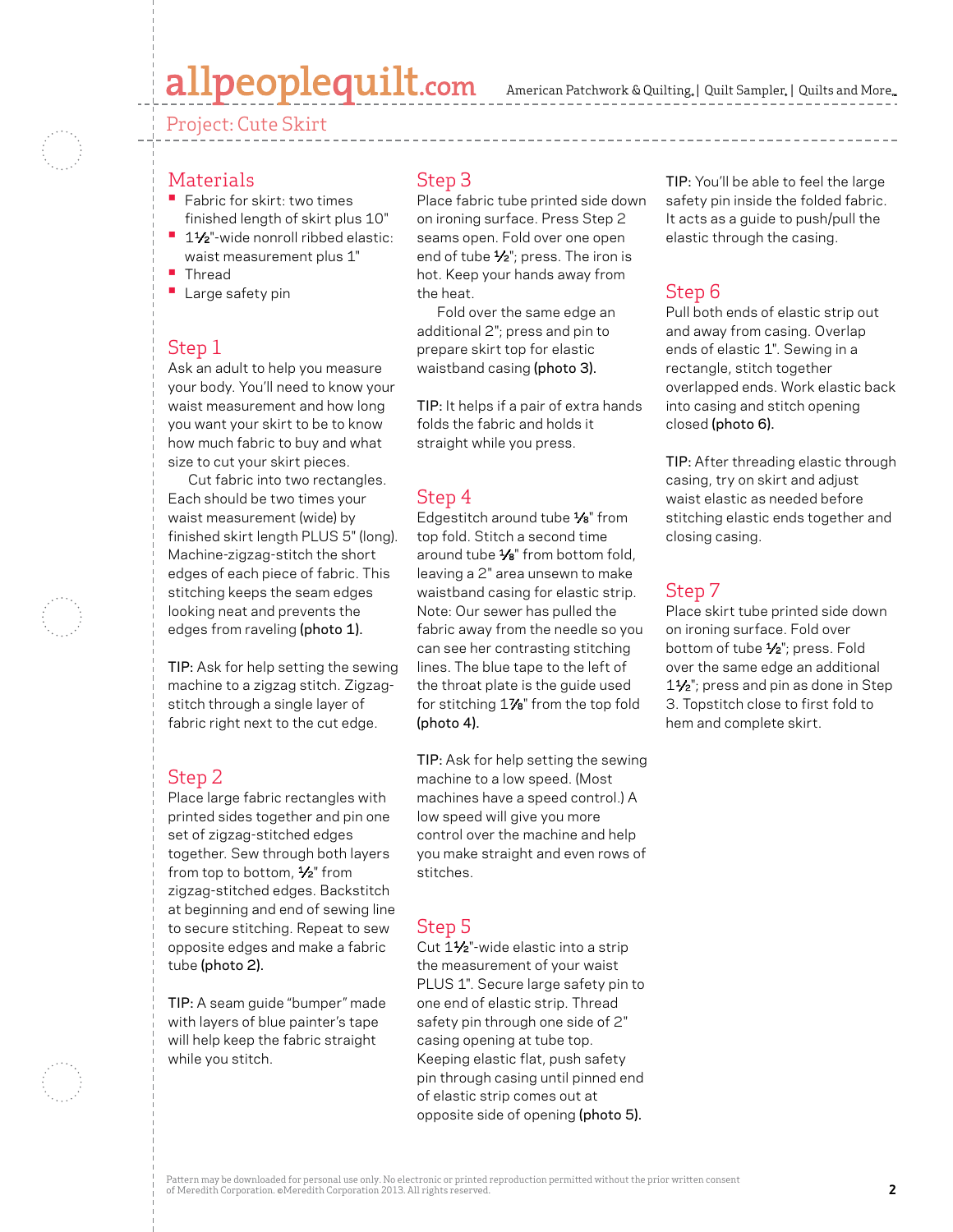### allpeoplequilt.com American Patchwork & Quilting, | Quilt Sampler, | Quilts and More..



### Project: Cute Skirt



PHOTO<sub>1</sub>

Don't sew over pins! Stop stitchingand remove pins right before the needle gets to them.



PHOTO 2







PHOTO 3 PHOTO 4